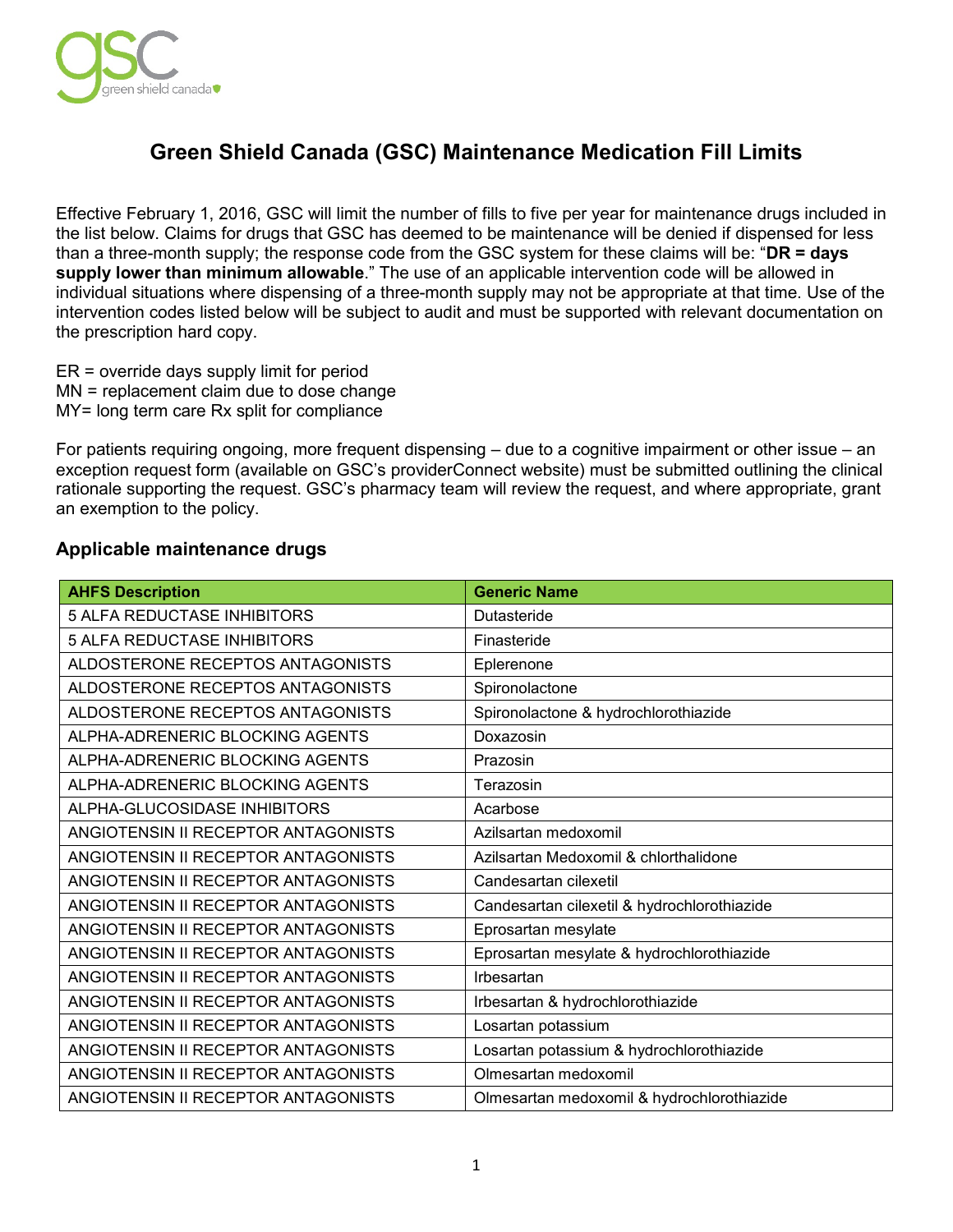

| <b>AHFS Description</b>                  | <b>Generic Name</b>                     |
|------------------------------------------|-----------------------------------------|
| ANGIOTENSIN II RECEPTOR ANTAGONISTS      | Telmisartan                             |
| ANGIOTENSIN II RECEPTOR ANTAGONISTS      | Telmisartan & hydrochlorothiazide       |
| ANGIOTENSIN II RECEPTOR ANTAGONISTS      | Valsartan                               |
| ANGIOTENSIN II RECEPTOR ANTAGONISTS      | Valsartan & hydrochlorothiazide         |
| ANGIOTENSIN-CONVERTING ENZYME INHIBITORS | Benazepril                              |
| ANGIOTENSIN-CONVERTING ENZYME INHIBITORS | Captopril                               |
| ANGIOTENSIN-CONVERTING ENZYME INHIBITORS | Cilazapril                              |
| ANGIOTENSIN-CONVERTING ENZYME INHIBITORS | Cilazapril & hydrochlorothiazide        |
| ANGIOTENSIN-CONVERTING ENZYME INHIBITORS | Enalapril                               |
| ANGIOTENSIN-CONVERTING ENZYME INHIBITORS | Enalapril maleate                       |
| ANGIOTENSIN-CONVERTING ENZYME INHIBITORS | Enalapril maleate & hydrochlorothiazide |
| ANGIOTENSIN-CONVERTING ENZYME INHIBITORS | Fosinopril sodium                       |
| ANGIOTENSIN-CONVERTING ENZYME INHIBITORS | Lisinopril                              |
| ANGIOTENSIN-CONVERTING ENZYME INHIBITORS | Lisinopril & hydrochlorothiazide        |
| ANGIOTENSIN-CONVERTING ENZYME INHIBITORS | Perindopril erbumine                    |
| ANGIOTENSIN-CONVERTING ENZYME INHIBITORS | Perindopril erbumine & indapamide       |
| ANGIOTENSIN-CONVERTING ENZYME INHIBITORS | Quinapril                               |
| ANGIOTENSIN-CONVERTING ENZYME INHIBITORS | Quinapril & hydrochlorothiazide         |
| ANGIOTENSIN-CONVERTING ENZYME INHIBITORS | Ramipril                                |
| ANGIOTENSIN-CONVERTING ENZYME INHIBITORS | Ramipril & hydrochlorothiazide          |
| ANGIOTENSIN-CONVERTING ENZYME INHIBITORS | Trandolapril                            |
| ANGIOTENSIN-CONVERTING ENZYME INHIBITORS | Trandolapril & verapamil SR             |
| <b>ANTIGOUT AGENTS</b>                   | Allopurinol                             |
| <b>ANTIGOUT AGENTS</b>                   | Febuxostat                              |
| ANTIMUSCARINICS                          | Darifenacin hydrobromide                |
| ANTIMUSCARINICS                          | Fesoterodine fumarate                   |
| ANTIMUSCARINICS                          | Oxybutynin chloride                     |
| ANTIMUSCARINICS                          | Solifenacin succinate                   |
| <b>ANTIMUSCARINICS</b>                   | Tolterodine L-tartrate                  |
| <b>ANTIMUSCARINICS</b>                   | Trospium chloride                       |
| ANTINEOPLASTIC AGENTS                    | Methotrexate                            |
| ANTINEOPLASTIC AGENTS                    | Nilutamide                              |
| ATYPICAL ANTIPSYCHOTICS                  | Aripiprazole (long acting)              |
| BETA-ADRENERGIC BLOCKING AGENTS          | Acebutolol                              |
| BETA-ADRENERGIC BLOCKING AGENTS          | Atenolol                                |
| BETA-ADRENERGIC BLOCKING AGENTS          | Atenolol & chlorthalidone               |
| BETA-ADRENERGIC BLOCKING AGENTS          | Bisoprolol                              |
| BETA-ADRENERGIC BLOCKING AGENTS          | Bisoprolol                              |
| BETA-ADRENERGIC BLOCKING AGENTS          | Carvedilol                              |
| BETA-ADRENERGIC BLOCKING AGENTS          | Labetalol                               |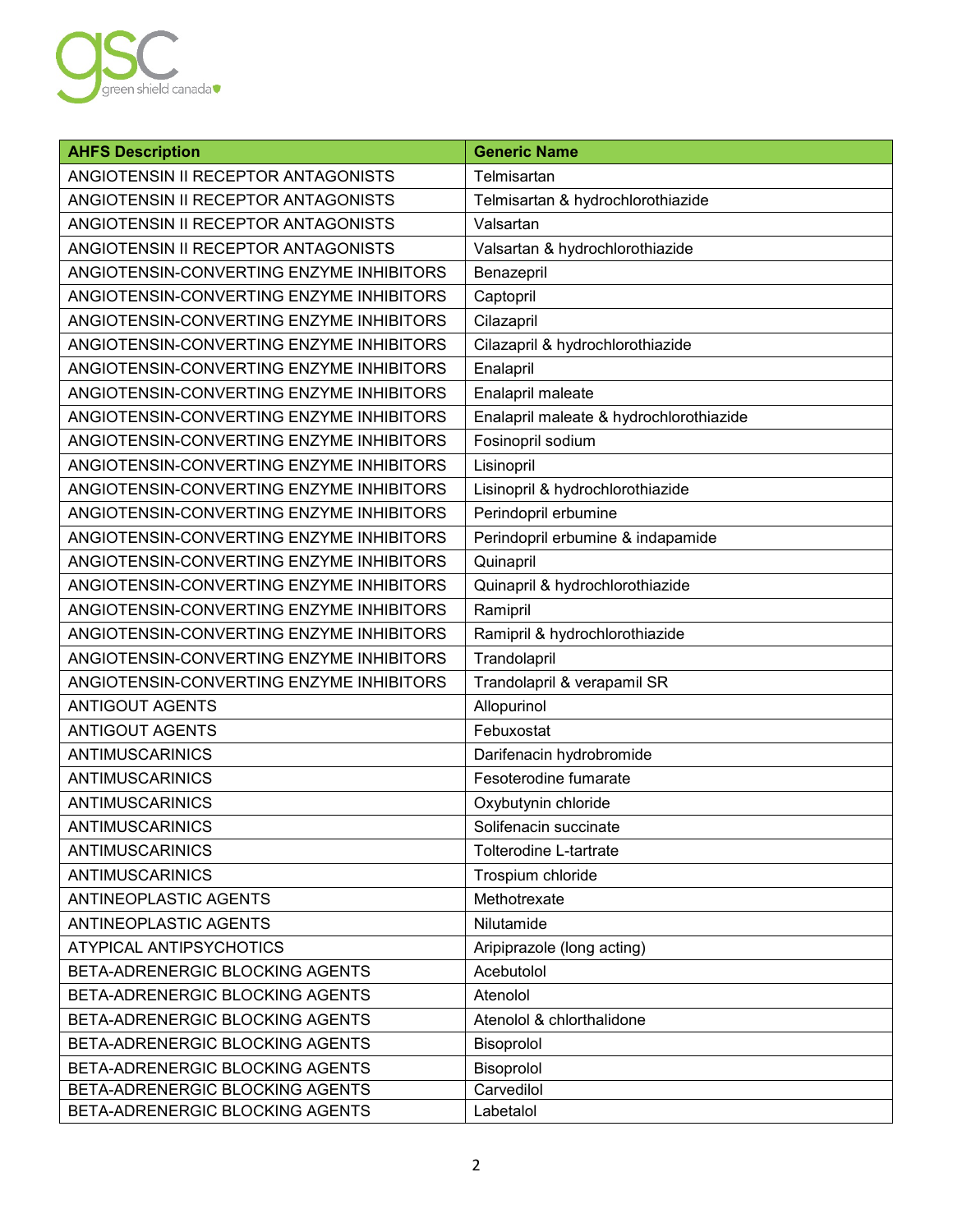

| <b>AHFS Description</b>           | <b>Generic Name</b>                                     |
|-----------------------------------|---------------------------------------------------------|
| BETA-ADRENERGIC BLOCKING AGENTS   | Metoprolol tartrate                                     |
| BETA-ADRENERGIC BLOCKING AGENTS   | Nadolol                                                 |
| BETA-ADRENERGIC BLOCKING AGENTS   | Nebivolol                                               |
| BETA-ADRENERGIC BLOCKING AGENTS   | Pindolol                                                |
| BETA-ADRENERGIC BLOCKING AGENTS   | Pindolol & hydrochlorothiazide                          |
| BETA-ADRENERGIC BLOCKING AGENTS   | Propranolol                                             |
| BETA-ADRENERGIC BLOCKING AGENTS   | Sotalol                                                 |
| BETA-ADRENERGIC BLOCKING AGENTS   | <b>Timolol maleate</b>                                  |
| <b>BIGUANIDES</b>                 | Metformin                                               |
| <b>BILE ACID SEQUESTRANTS</b>     | Colesevelam hydrochloride                               |
| <b>BONE RESORPTION INHIBITORS</b> | Alendronate                                             |
| <b>BONE RESORPTION INHIBITORS</b> | Alendronate & cholecalciferol                           |
| <b>BONE RESORPTION INHIBITORS</b> | Denosumab                                               |
| <b>BONE RESORPTION INHIBITORS</b> | Etidronate disodium                                     |
| <b>BONE RESORPTION INHIBITORS</b> | Etidronate disodium & calcium carbonate                 |
| <b>BONE RESORPTION INHIBITORS</b> | Risedronate sodium                                      |
| <b>BONE RESORPTION INHIBITORS</b> | Risedronate & calcium carbonate                         |
| <b>CARDIOTONIC AGENTS</b>         | Digoxin                                                 |
| <b>CENTRAL ALPHA-AGONISTS</b>     | Clonidine                                               |
| CENTRAL ALPHA-AGONISTS            | Methyldopa                                              |
| CHOLESTEROL ABSORPTION INHIBITORS | Ezetimibe                                               |
| <b>CLASS IA ANTIARRYTHMICS</b>    | Disopyramide                                            |
| <b>CLASS IA ANTIARRYTHMICS</b>    | Procainamide                                            |
| <b>CLASS IB ANTIARRHYTMICS</b>    | Mexiletine                                              |
| <b>CLASS IC ANTIARRYTHMICS</b>    | Flecainide                                              |
| <b>CLASS IC ANTIARRYTHMICS</b>    | Propafenone                                             |
| <b>CLASS III ANTIARRYTHMICS</b>   | Amiodarone                                              |
| <b>CLASS III ANTIARRYTHMICS</b>   | Dronedarone HCI                                         |
| <b>CONTRACEPTIVES</b>             | Desogestrel & ethinyl estradiol                         |
| <b>CONTRACEPTIVES</b>             | Drosperinone & ethinyl estradiol                        |
| <b>CONTRACEPTIVES</b>             | Drosperinone & ethinyl estradiol & levomefolate calcium |
| <b>CONTRACEPTIVES</b>             | Ethynodiol diacetate & ethinyl estradiol                |
| <b>CONTRACEPTIVES</b>             | Etonogestrel & ethinyl estradiol                        |
| <b>CONTRACEPTIVES</b>             | Levonorgestrel & ethinyl estradiol                      |
| <b>CONTRACEPTIVES</b>             | Norethindrone                                           |
| <b>CONTRACEPTIVES</b>             | Norethindrone & ethinyl estradiol                       |
| <b>CONTRACEPTIVES</b>             | Norethisterone & ethinyl estradiol                      |
| <b>CONTRACEPTIVES</b>             | Norethisterone & mestranol                              |
| <b>CONTRACEPTIVES</b>             | Norgestimate & ethinyl estradiol                        |
| <b>DIHYDROPYRIDINES</b>           | Amlodipine                                              |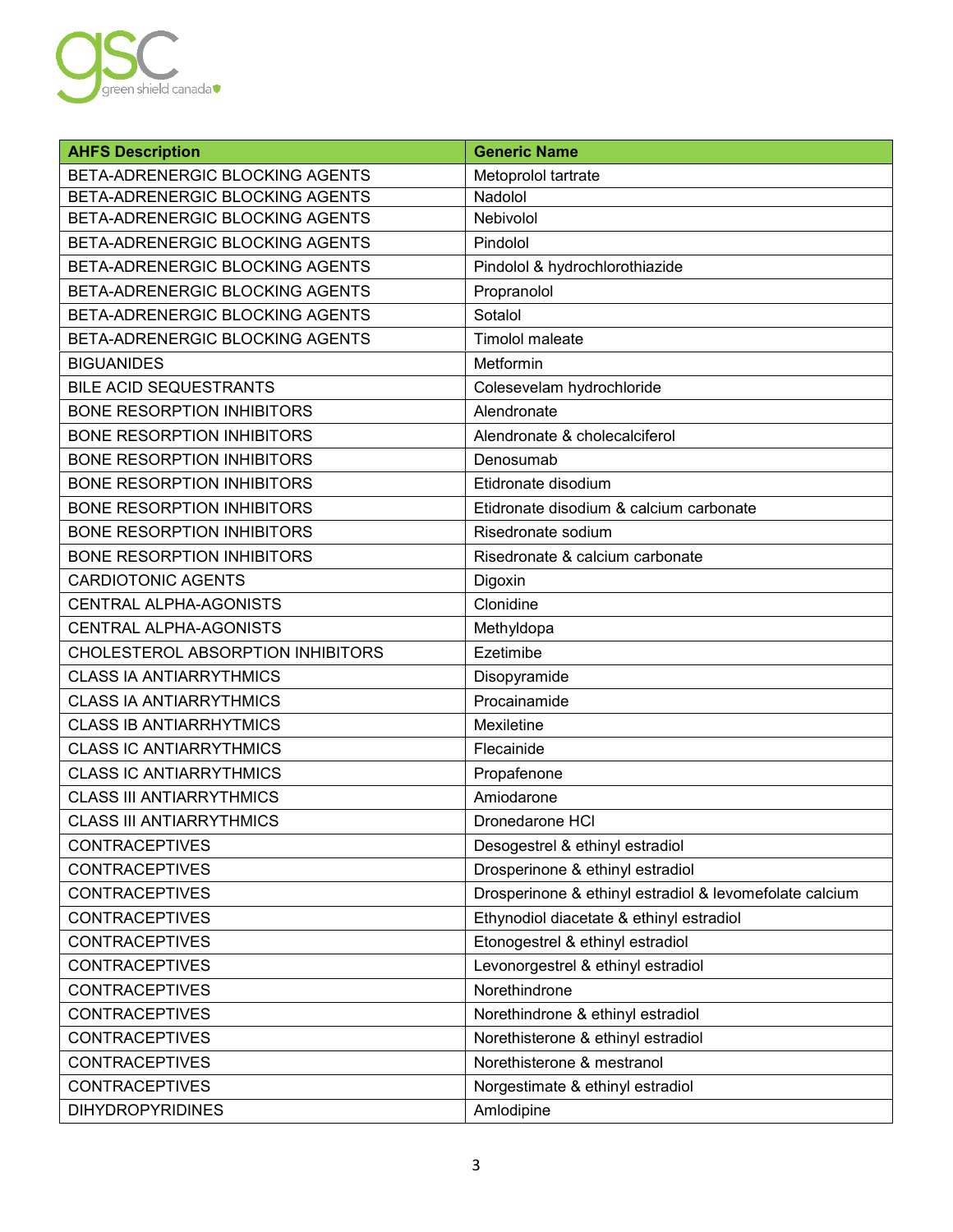

| <b>AHFS Description</b>                | <b>Generic Name</b>                |
|----------------------------------------|------------------------------------|
| <b>DIHYDROPYRIDINES</b>                | Amlodipine & telmisartan           |
| <b>DIHYDROPYRIDINES</b>                | Felodipine                         |
| <b>DIHYDROPYRIDINES</b>                | Nifedipine                         |
| <b>DIHYDROPYRIDINES</b>                | Nifedipine & acetylsalicylic acid  |
| DIPEPTIDYL PEPTIDASE-4 INHIBITOR       | Alogliptin                         |
| DIPEPTIDYL PEPTIDASE-4 INHIBITOR       | Alogliptin & metformin             |
| DIPEPTIDYL PEPTIDASE-4 INHIBITOR       | Linagliptin                        |
| DIPEPTIDYL PEPTIDASE-4 INHIBITOR       | Linagliptin & metformin            |
| DIPEPTIDYL PEPTIDASE-4 INHIBITOR       | Saxagliptin                        |
| DIPEPTIDYL PEPTIDASE-4 INHIBITOR       | Saxagliptin & metformin            |
| DIPEPTIDYL PEPTIDASE-4 INHIBITOR       | Sitagliptin                        |
| DIPEPTIDYL PEPTIDASE-4 INHIBITOR       | Sitagliptin & metformin            |
| <b>DIRECT VASODILATORS</b>             | Hydralazine                        |
| <b>DIRECT VASODILATORS</b>             | Minoxidil                          |
| DISEASE-MODIFYING ANTIRHEUMATIC AGENTS | Leflunomide                        |
| ESTROGEN AGONIST-ANTAGONIST            | Raloxifene                         |
| <b>ESTROGENS</b>                       | Conjugated estrogen                |
| <b>ESTROGENS</b>                       | Drospirenone & estradiol           |
| <b>ESTROGENS</b>                       | <b>Esterified estrogens</b>        |
| <b>ESTROGENS</b>                       | Estradiol                          |
| <b>ESTROGENS</b>                       | Estradiol & norethindrone          |
| <b>ESTROGENS</b>                       | Estradiol & progestin              |
| <b>FIBRIC ACID DERIVATIVES</b>         | <b>Bezafibrate</b>                 |
| <b>FIBRIC ACID DERIVATIVES</b>         | Fenofibrate                        |
| <b>FIBRIC ACID DERIVATIVES</b>         | Gemfibrozil                        |
| HEMORRHEOLOGIC AGENTS                  | Pentoxifylline                     |
| HISTAMINE H2-ANTAGONISTS               | Cimetidine                         |
| HISTAMINE H2-ANTAGONISTS               | Famotidine                         |
| <b>HISTAMINE H2-ANTAGONISTS</b>        | Nizatidine                         |
| HISTAMINE H2-ANTAGONISTS               | Ranitidine                         |
| HMG-COA REDUCTASE INHIBITORS           | Atorvastatin & amlodipine          |
| HMG-COA REDUCTASE INHIBITORS           | Atorvastatin                       |
| HMG-COA REDUCTASE INHIBITORS           | Fluvastatin                        |
| HMG-COA REDUCTASE INHIBITORS           | Lovastatin                         |
| HMG-COA REDUCTASE INHIBITORS           | Pravastatin                        |
| HMG-COA REDUCTASE INHIBITORS           | Pravastatin & acetylsalicylic acid |
| HMG-COA REDUCTASE INHIBITORS           | Rosuvastatin                       |
| HMG-COA REDUCTASE INHIBITORS           | Simvastatin                        |
| <b>INCRETIN MIMETICS</b>               | Exenatide                          |
| <b>INCRETIN MIMETICS</b>               | Liraglutide                        |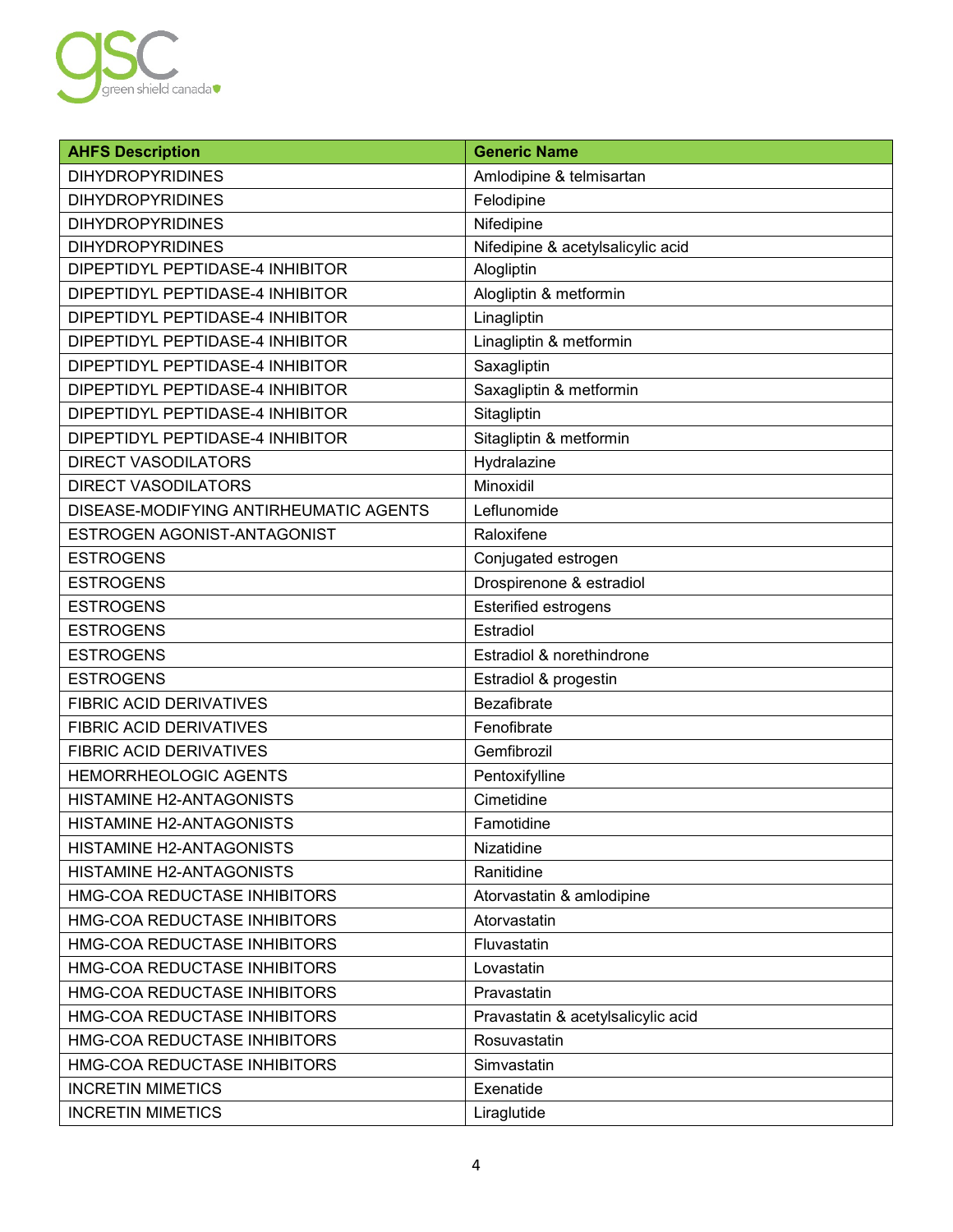

| <b>AHFS Description</b>                                 | <b>Generic Name</b>                 |
|---------------------------------------------------------|-------------------------------------|
| Iron Preparations                                       | Ferrous fumarate                    |
| Iron Preparations                                       | Ferrous gluconate                   |
| Iron Preparations                                       | Ferrous sulphate                    |
| Iron Preparations                                       | Iron                                |
| Iron Preparations                                       | Iron preparation                    |
| Iron Preparations                                       | Polysaccharide iron complex         |
| LEUKOTRIENE MODIFIERS                                   | Montelukast                         |
| <b>LEUKOTRIENE MODIFIERS</b>                            | Zafirlukast                         |
| <b>LOOP DIURETICS</b>                                   | Bumetanide                          |
| <b>LOOP DIURETICS</b>                                   | Ethacrynic acid                     |
| <b>LOOP DIURETICS</b>                                   | Furosemide                          |
| <b>MEGLITINIDES</b>                                     | Nateglinide                         |
| <b>MEGLITINIDES</b>                                     | Repaglinide                         |
| MISC. SKIN AND MUCOUS MEMBRANE AGENTS                   | Pot. p-aminobenzoate                |
| MISCELLANEOUS ANTICONVULSANTS                           | Gabapentin                          |
| MISCELLANEOUS ANTICONVULSANTS                           | Pregabalin                          |
| MISCELLANEOUS ANTILIPEMIC AGENTS                        | Nicotinic acid                      |
| MISCELLANEOUS CALCIUM-CHANNEL BLOCKING<br><b>AGENTS</b> | Diltiazem                           |
| MISCELLANEOUS CALCIUM-CHANNEL BLOCKING<br><b>AGENTS</b> | Verapamil                           |
| MISCELLANEOUS CENTRAL NERVOUS SYSTEM                    | Riluzole                            |
| MISCELLANEOUS THERAPEUTIC AGENTS                        | <b>Betahistine</b>                  |
| MISCELLANEOUS THERAPEUTIC AGENTS                        | Pentosan polysulfate sodium         |
| MISCELLANEOUS VASODILATING AGENTS                       | Dipyridamole & acetylsalicylic acid |
| NITRATES AND NITRITES                                   | Isosorbide dinitrate                |
| NITRATES AND NITRITES                                   | Isosorbide mononitrate              |
| NITRATES AND NITRITES                                   | Nitroglycerin                       |
| OTHER MISCELLANEOUS THERAPEUTIC AGENTS                  | Cyproterone & ethinyl estradiol     |
| OTHER MISCELLANEOUS THERAPEUTIC AGENTS                  | Fampridine                          |
| PHOSPHODIESTERASE TYPE 4 INHIBITORS                     | Roflumilast                         |
| <b>PITUITARY</b>                                        | Desmopressin acetate                |
| PLATELET AGGREGATION INHIBITORS                         | Clopidogrel                         |
| PLATELET AGGREGATION INHIBITORS                         | Prasugrel HCI                       |
| PLATELET AGGREGATION INHIBITORS                         | Ticagrelor                          |
| PLATELET AGGREGATION INHIBITORS                         | Ticlopidine                         |
| PLATELET-REDUCING AGENTS                                | Anagrelide HCI                      |
| POTASSIUM-SPARING DIURETICS                             | Amiloride                           |
| POTASSIUM-SPARING DIURETICS                             | Amiloride & hydrochlorothiazide     |
| POTASSIUM-SPARING DIURETICS                             | Triamterene                         |
| POTASSIUM-SPARING DIURETICS                             | Triamterene & hydrochlorothiazide   |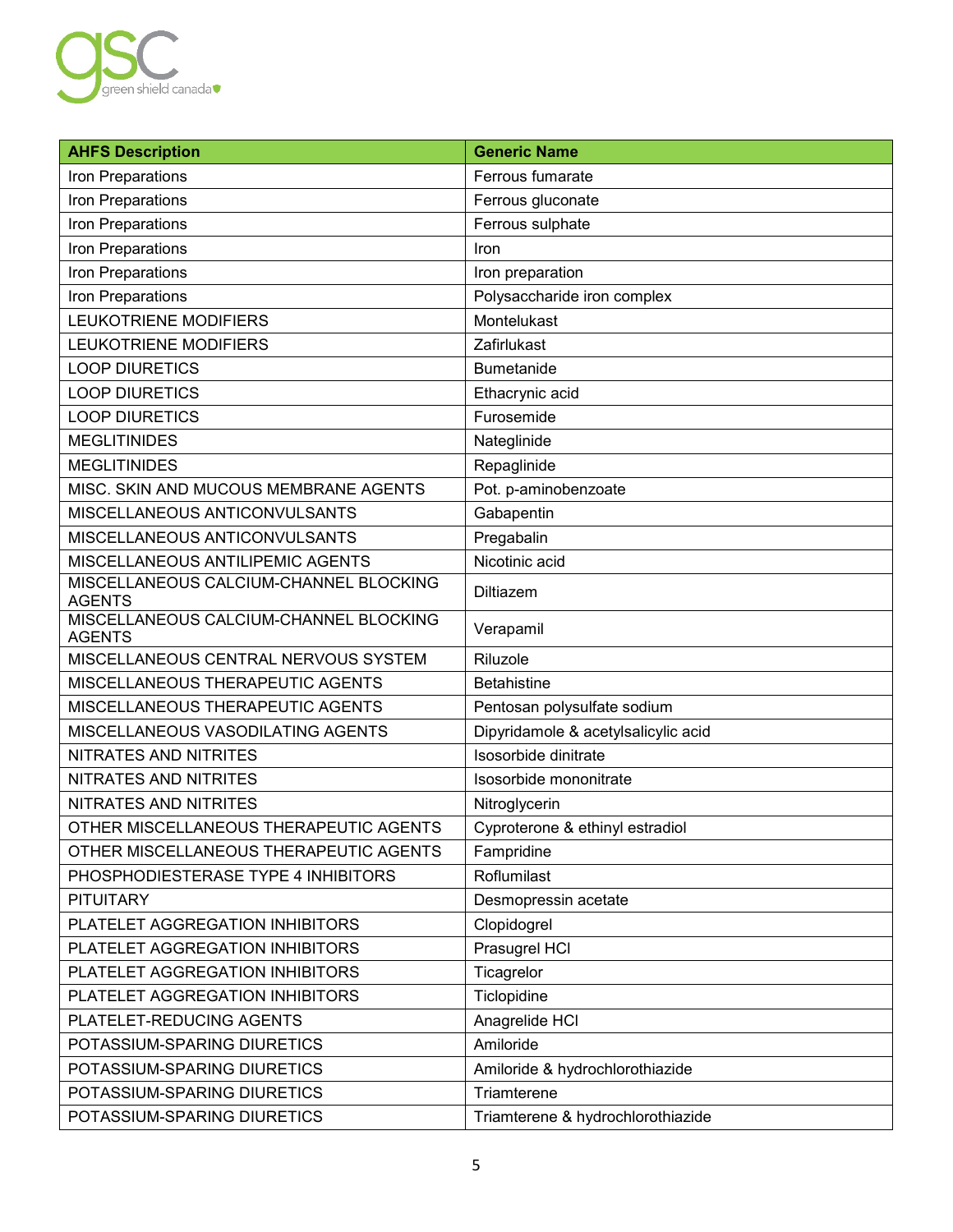

| <b>AHFS Description</b>                               | <b>Generic Name</b>               |
|-------------------------------------------------------|-----------------------------------|
| <b>PROGESTINS</b>                                     | Medroxyprogesterone               |
| <b>PROGESTINS</b>                                     | Norethindrone acetate             |
| <b>PROGESTINS</b>                                     | Progesterone                      |
| PROTON-PUMP INHIBITORS                                | Dexlansoprazole                   |
| PROTON-PUMP INHIBITORS                                | Esomeprazole                      |
| PROTON-PUMP INHIBITORS                                | Esomeprazole magnesium            |
| PROTON-PUMP INHIBITORS                                | Esomeprazole magnesium trihydrate |
| PROTON-PUMP INHIBITORS                                | Lansoprazole                      |
| PROTON-PUMP INHIBITORS                                | Omeprazole                        |
| PROTON-PUMP INHIBITORS                                | Pantoprazole                      |
| PROTON-PUMP INHIBITORS                                | Pantoprazole magnesium            |
| PROTON-PUMP INHIBITORS                                | Rabeprazole sodium                |
| <b>RENIN INHIBITORS</b>                               | Aliskiren                         |
| <b>RENIN INHIBITORS</b>                               | Aliskiren & hydrochlorothiazide   |
| <b>SALICYLATES</b>                                    | Acetylsalicylic acid              |
| SELECTIVE ALFA-1-ADRENERGIC BLOCKING<br><b>AGENTS</b> | Alfuzosin                         |
| SELECTIVE ALFA-1-ADRENERGIC BLOCKING<br><b>AGENTS</b> | Tamsulosin & dutasteride          |
| SELECTIVE ALFA-1-ADRENERGIC BLOCKING<br><b>AGENTS</b> | Silodosin                         |
| SELECTIVE ALFA-1-ADRENERGIC BLOCKING<br><b>AGENTS</b> | Tamsulosin                        |
| SELECTIVE BETA 3-ADRENERGIC AGONISTS                  | Mirabegron                        |
| SODIUM-GLUCOSE COTRANSPORTER 2<br><b>INHIBITORS</b>   | Canagliflozin                     |
| SODIUM-GLUCOSE COTRANSPORTER 2<br><b>INHIBITORS</b>   | Dapagliflozin                     |
| <b>SULFONYLUREAS</b>                                  | Chlorpropamide                    |
| <b>SULFONYLUREAS</b>                                  | Gliclazide                        |
| <b>SULFONYLUREAS</b>                                  | Glimepiride                       |
| <b>SULFONYLUREAS</b>                                  | Glyburide                         |
| <b>SULFONYLUREAS</b>                                  | Tolbutamide                       |
| <b>THIAZIDE DIURETICS</b>                             | Hydrochlorothiazide               |
| THIAZIDE-LIKE DIURETICS                               | Chlorthalidone                    |
| THIAZIDE-LIKE DIURETICS                               | Indapamide                        |
| THIAZIDE-LIKE DIURETICS                               | Metolazone                        |
| <b>THIAZOLIDINEDIONES</b>                             | Pioglitazone                      |
| <b>THIAZOLIDINEDIONES</b>                             | Rosiglitazone                     |
| <b>THIAZOLIDINEDIONES</b>                             | Rosiglitazone & metformin         |
| <b>THYROID AGENTS</b>                                 | Levothyroxine                     |
| <b>THYROID AGENTS</b>                                 | Liothyronine                      |
| <b>THYROID AGENTS</b>                                 | Thyroid                           |